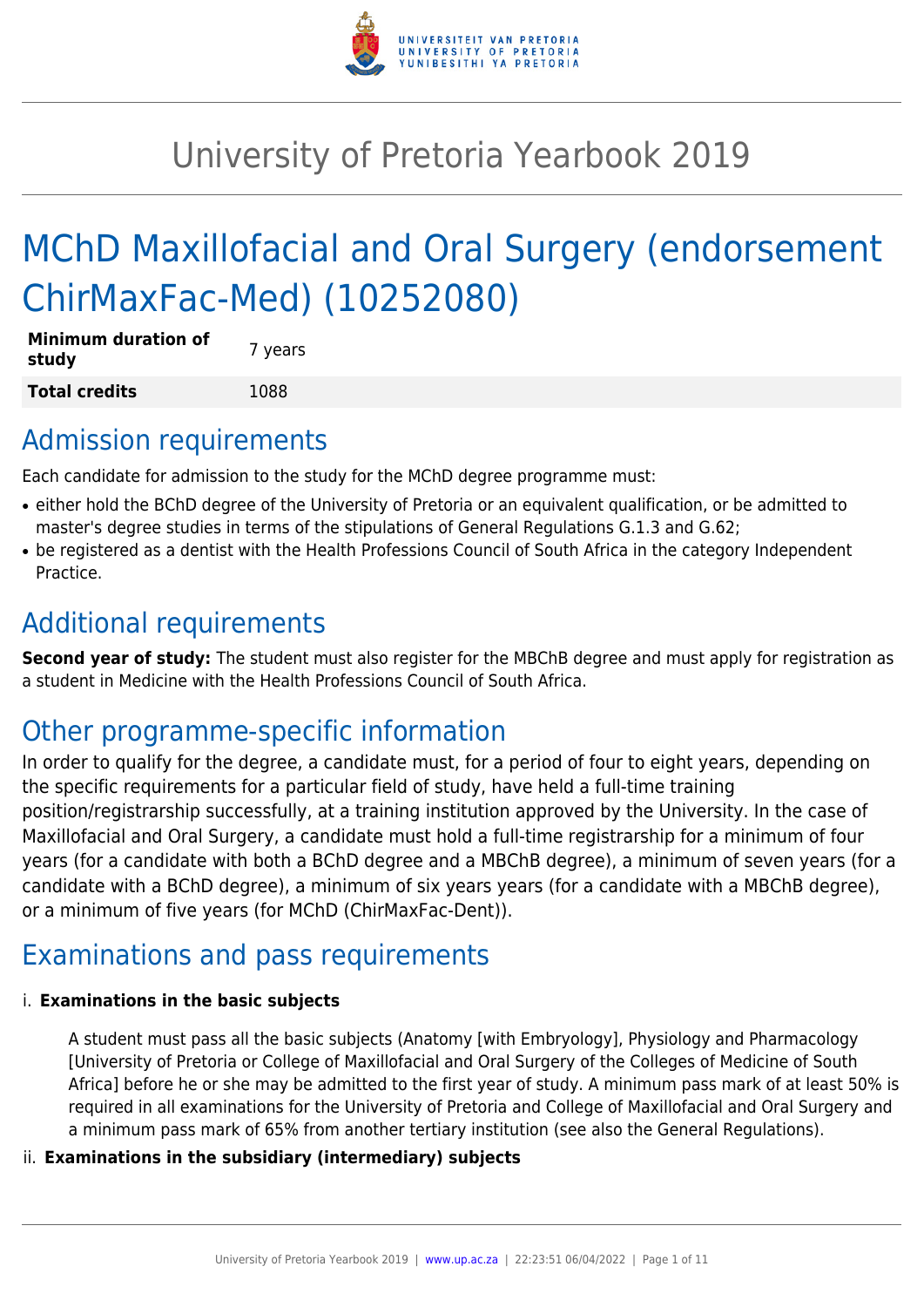

(The minimum pass mark is 50%.)

- a. For the endorsement Maxillofacial Surgery-Medicus, a student has to pass in Principles of surgery in the year of study as indicated, before he or she may continue with the programme.
- b. A student has to pass in Applied oral pathology at least two and a half years prior to the examination in his or her major subject.

These subsidiary subjects may be passed at the University of Pretoria or the College of Maxillofacial and Oral Surgery of the Colleges of Medicine of South Africa.

iii. If a student fails any of the subsidiary subjects Principles of surgery or Applied oral pathology, the relevant head of department may recommend that he or she be admitted to a second examination.

### iv. **Examination and evaluation in the major subject**

- a. If a student fails his or her major subject, the student has to reapply for admission to the final examination of the College of Maxillofacial and Oral Surgery of the Colleges of Medicine of South Africa.
- b. In the light of the fact that a postgraduate student may repeat an examination in any subject only once, a student who fails a second examination, will have to discontinue the programme.
- c. If a student has been admitted to a second examination in the major subject, the relevant head of department will determine whether he or she should vacate the registrarship at the end of the training period. The student has to vacate the registrarship immediately after the second examination has been completed.
- d. Subminimum: A student must obtain a subminimum of 60% in the clinical section (operation and short cases) of the examination, with a subminimum of 50% in all the other sections for the master's degree. He or she must also comply with the requirements regarding the number of operation procedures performed in each section, as required by the relevant head of department. A final mark of at least 50% is required in order to pass in a subject.
- e. In addition to the stipulations already mentioned, the student must submit and pass a mini-dissertation (endorsement Maxillofacial Surgery-Med) or a dissertation (endorsement Maxillofacial Surgery-Dent), on an approved topic related to the major subject and submit a manuscript as required (see also the General Regulations). A complete record of operations (as a logbook) must also be submitted.

(v) The master's degree can only be conferred after the National Professional Examination [FCMFOS(SA)] has been passed (as this master's degree and the Fellowship may be used as an interwoven final equivalence examination).

### Exemption

Exemption may be granted by the Dean, on the recommendation of the relevant head of department by virtue of comparable training and/or experience in terms of the requirements of School Regulations, with the proviso that exemption from the examination and evaluation in the major subject may not be granted.

**Please note**: The regulations of the Health Professions Council of South Africa, as published in the Government Gazette No. 4631 of 11 January 1991 – Notice No. R.40 (as amended), will be used as a criterion in determining the period of exemption.

# Pass with distinction

A student who obtains a final mark of at least 75% (on the first attempt) in the major subject, qualifies to obtain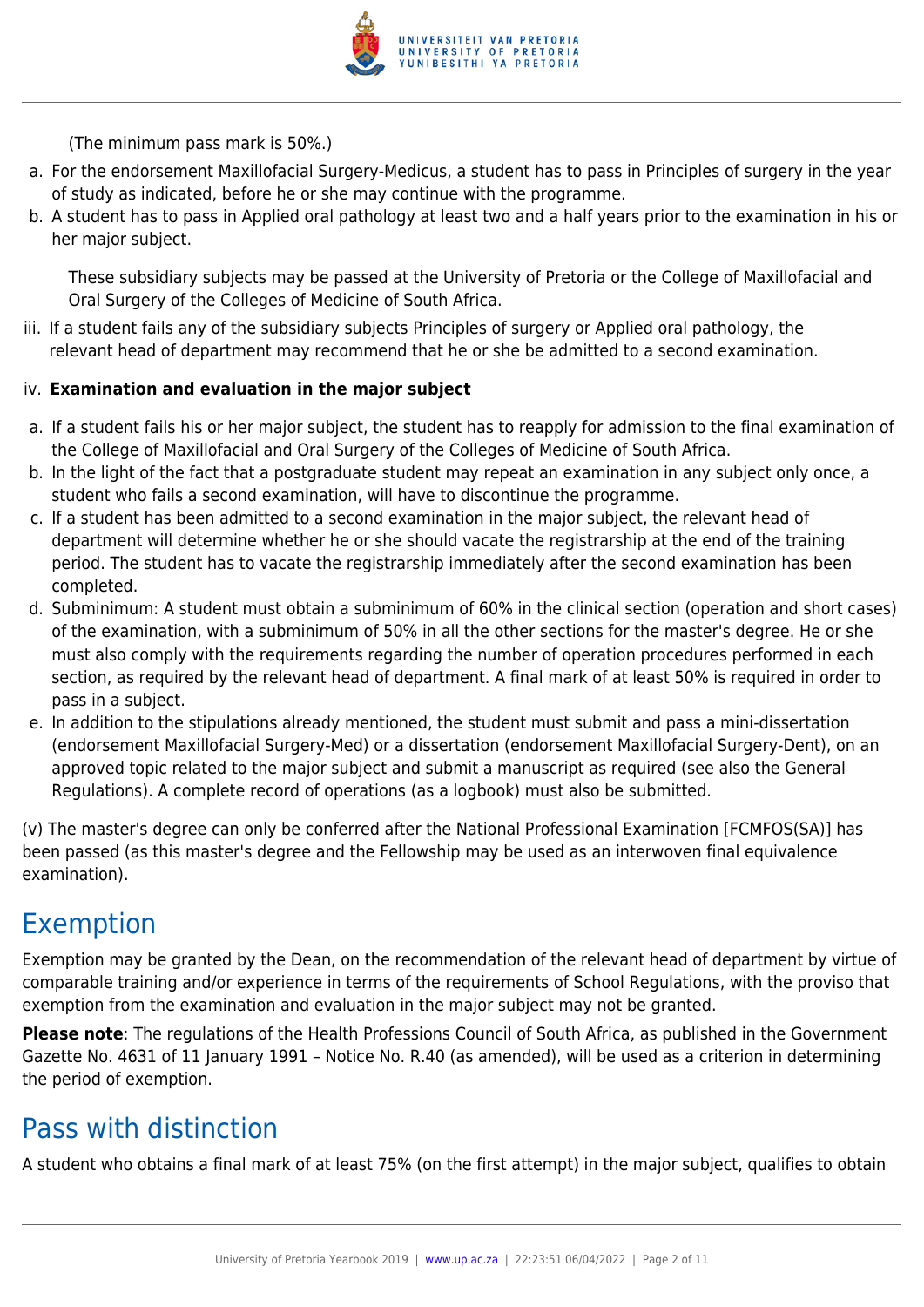

the degree with distinction.

# General information

- 1. The content of the basic subjects, subsidiary subjects and attendance courses will be determined by the relevant head of department in consultation with the head of the department at Dentistry or Medicine.
- 2. General information concerning content and extent of the basic and subsidiary subjects is available at the relevant department.
- 3. Students have to ensure that certificates of satisfactory preparation are acquired in all the attendance courses.

# **Maxillofacial and Oral Surgery**

### **Major subject:**

Maxillofacial and oral surgery: Experience is acquired through practical and clinical training and supplemented by seminars, discussions, papers and research. Diagnosis, planning, surgical and secondary treatment of diseases, injuries and defects of the human mouth, jaws, face and related structures.

### **Subsidiary (intermediary) subject:**

Principles of surgery: Instruction mainly by the departments of Surgery (and its divisions), Neurosurgery, Otorhinolaryngology, Ophthalmology and Family Medicine. This training takes place over nine months. Instruction in the subsidiary subject: Principles of surgery:

### **Endorsement ChirMaxFac-Med BVC 806**

General Surgery (including Paediatric Surgery): 2 months Intensive Care: 2 months Neurosurgery: 2 months Ophthalmology: 1 month Otorhinolaryngology: 1 month Plastic Surgery: 1 month Applied Oral Pathology: 3 months

### **Endorsement ChirMaxFac-Dent BVC 807**

Distress Unit (Family Medicine): 1 month General Surgery (including Paediatric Surgery): 1 month Intensive Care: 2 months Neurosurgery: 2 months Ophthalmology: 1 month Otorhinolaryngology: 1 month Plastic Surgery: 1 month Applied Oral Pathology: 3 months

### **General information concerning the endorsements ChirMaxFac-Med and ChirMaxFac-Dent**

- 1. A candidate with a BChD or BDS degree should preferably enrol for the MChD(ChirMaxFac-Med) programme.
- 2. Permission is granted to a student for (ChirMaxFac-Med) to register simultaneously for the postgraduate and undergraduate programmes as applicable. At the end of the programme the student will have complied with all the requirements for the BChD, MBChB and MChD degrees.
- 3. The content of the basic and subsidiary (intermediary) subjects and attendance courses will be determined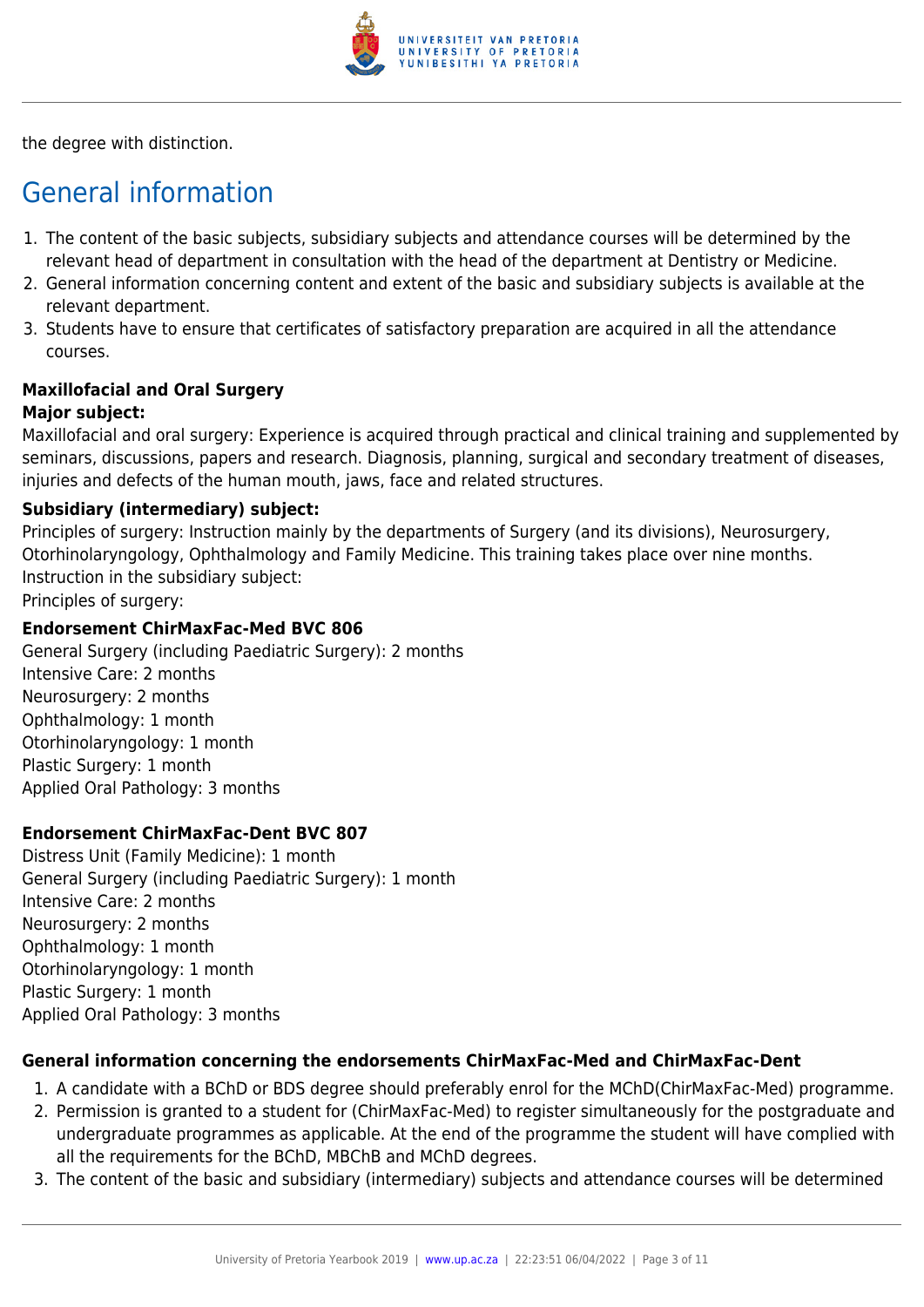

by the relevant head of department, in consultation with the Department of Maxillofacial and Oral Surgery.

- 4. Basic and subsidiary (intermediary) subjects: Acknowledgement of basic and/or subsidiary (intermediary) subjects may be granted if all the particular subjects have already been passed at an approved institution such as the Colleges of South Africa (College of Maxillofacial and Oral Surgery) as recommended by the relevant head of department.
- 5. Pharmacology as a basic subject has to be passed as a prerequisite before the first year of study, should all other basic subjects be acknowledged by an approved institution.
- 6. Instruction in the major subject extends over a minimum period of three years, of which the first year mainly concentrates on minor oral surgery.
- 7. A student for the endorsement ChirMaxFac-Med can only fulfil his or her clinical obligations in Principles of Surgery after he or she has complied with the requirements for the MBChB degree, as well as having completed the Certificate for Advanced Trauma Life Support (ATLS) (before commencing the registrarship).
- 8. The instruction in the last two years in the major subject takes place only after having successfully completed the subsidiary subjects.
- 9. The first year of registrarship is acknowledged as an additional year of experience for Medicine and Dentistry if the training in Maxillofacial and Oral Surgery is discontinued. However, a student who discontinues one of the subjects must resign from the registrarship immediately.
- 10. The basic subjects for Maxillofacial and Oral Surgery (endorsements ChirMaxFax-Med and ChirMaxFac-Dent) are identical.
- 11. The requirements for the major subject are: Submission of a mini-dissertation (endorsement ChirMaxFac-Med) and a dissertation (endorsement ChirMaxFac-Dent), a letter from an appropriate journal editor, acknowledging receipt of the draft manuscript, surgical portfolio (logbook) with minimum cases treated per surgical section, a prescribed summary of case reports, any publications, research abstracts, examination in a surgical procedure and examination in patient short cases conducted under examination conditions.
- 12. A student may only proceed with the final FC MFOS (SA) examination after fulfilling the requirements for the MChD(ChirMaxFac-Med or -Dent) as stipulated in 11. above.
- 13. The MChD(ChirMaxFac-Med or -Dent) may only be awarded after successfully passing the final examination for the FC MFOS (SA).
- 14. Costs or fees for any examination(s) and registration at the Colleges of Medicine of South Africa have to be met by the student.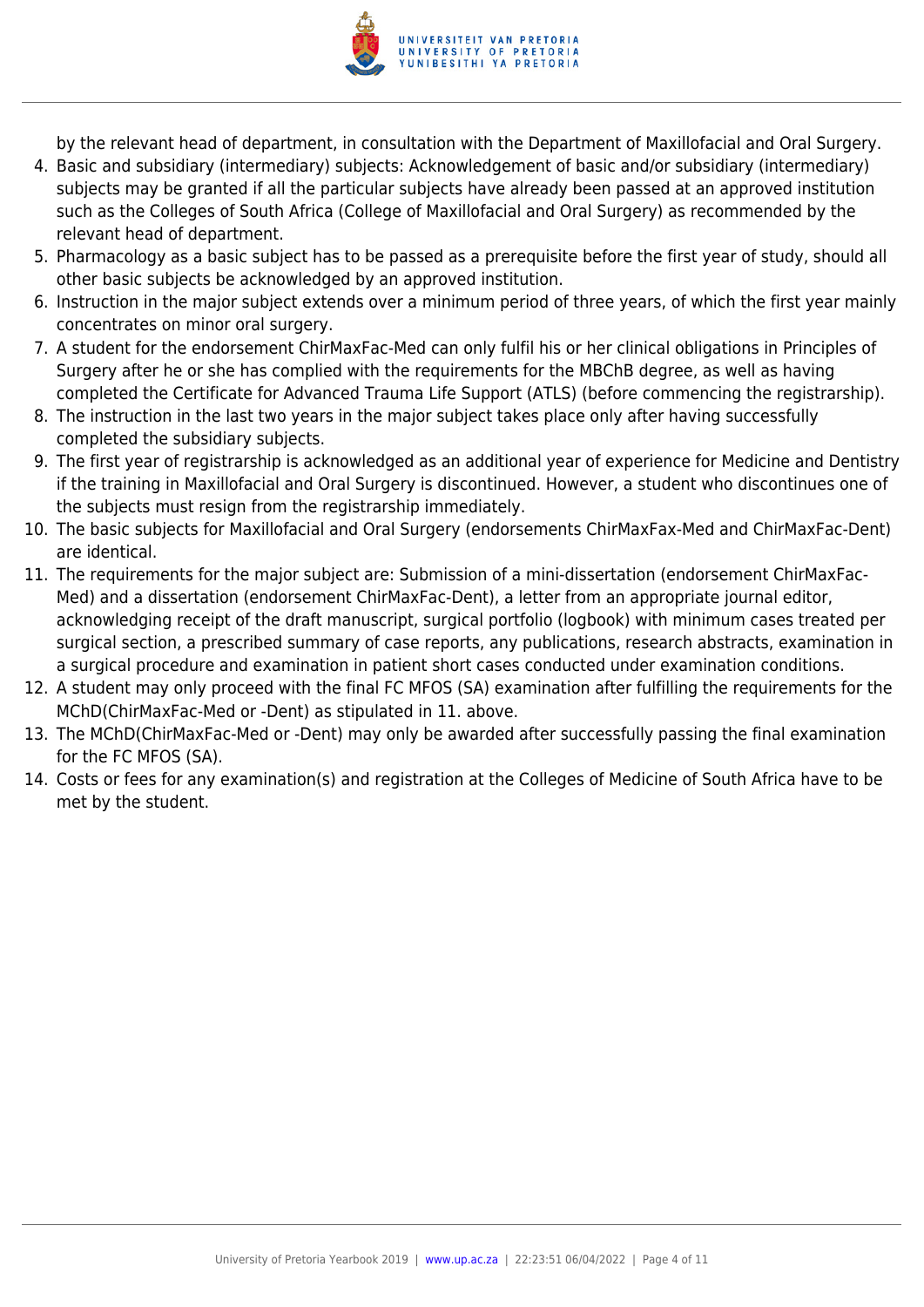

#### **Minimum credits: 856**

### **Core modules**

[Anatomy 870](https://www.up.ac.za/yearbooks/2019/modules/view/ANA 870) (ANA 870) - Credits: 36.00 [General pathology 808](https://www.up.ac.za/yearbooks/2019/modules/view/APA 808) (APA 808) - Credits: 24.00 [Ethics and human rights 800](https://www.up.ac.za/yearbooks/2019/modules/view/EHR 800) (EHR 800) - Credits: 0.00 [Pharmacology 806](https://www.up.ac.za/yearbooks/2019/modules/view/FAR 806) (FAR 806) - Credits: 36.00 [Physiology 806](https://www.up.ac.za/yearbooks/2019/modules/view/FSG 806) (FSG 806) - Credits: 36.00 [Maxillo-facial and oral surgery 802](https://www.up.ac.za/yearbooks/2019/modules/view/KGM 802) (KGM 802) - Credits: 700.00 [Oral Pathology 805](https://www.up.ac.za/yearbooks/2019/modules/view/MPG 805) (MPG 805) - Credits: 24.00 [Applied research methodology 802](https://www.up.ac.za/yearbooks/2019/modules/view/TNM 802) (TNM 802) - Credits: 0.00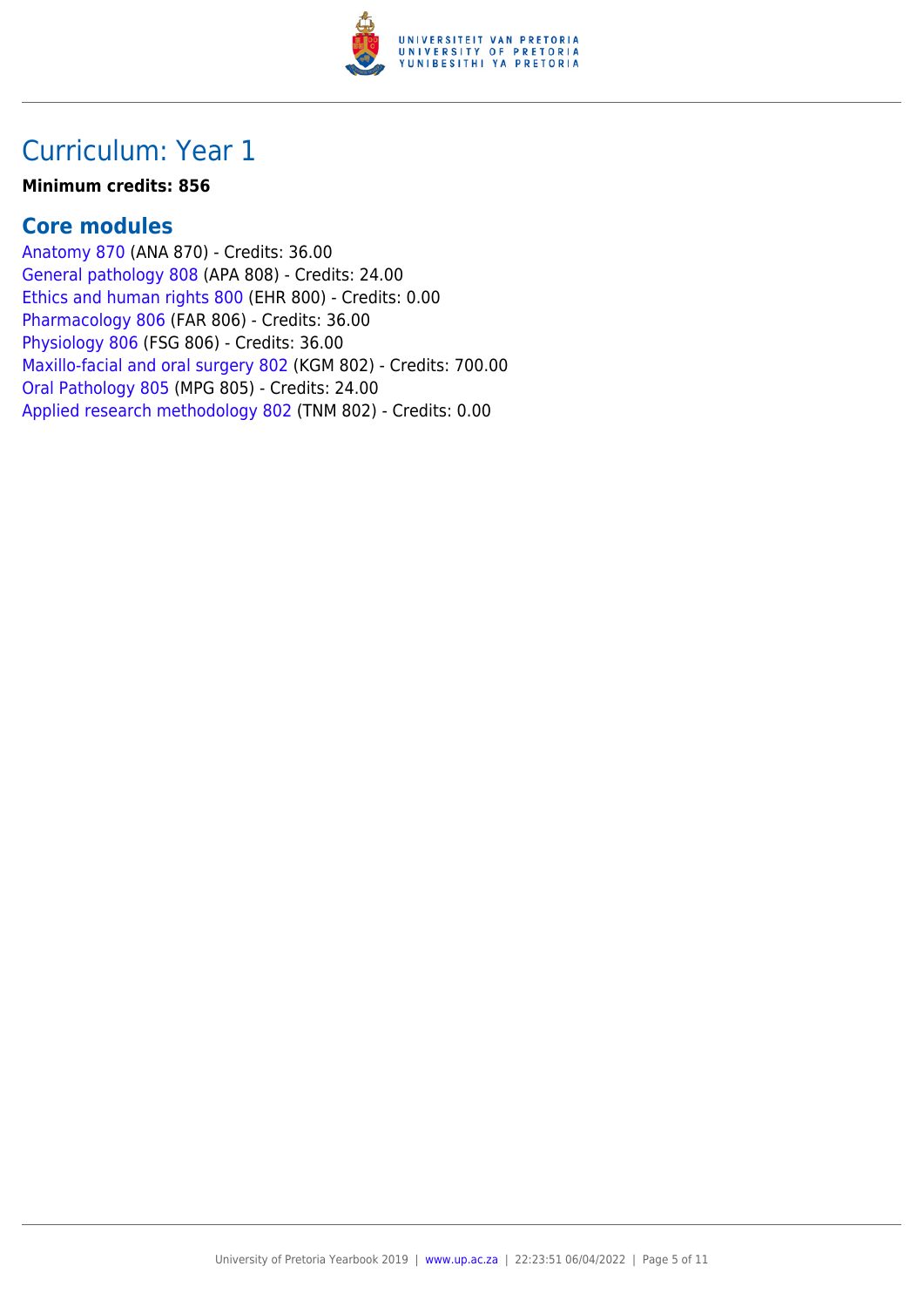

### **Minimum credits: 700**

### **Core modules**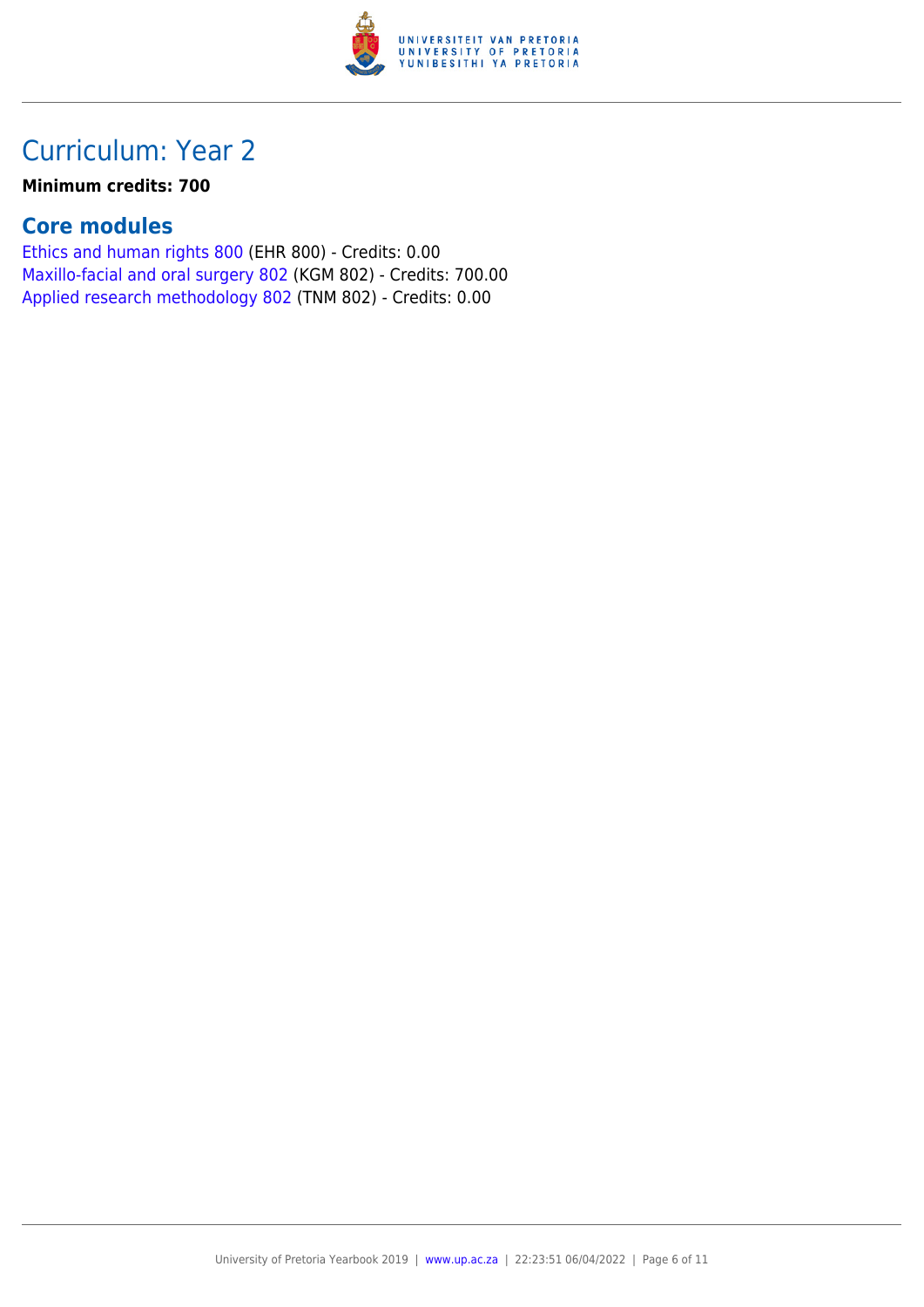

### **Minimum credits: 700**

### **Core modules**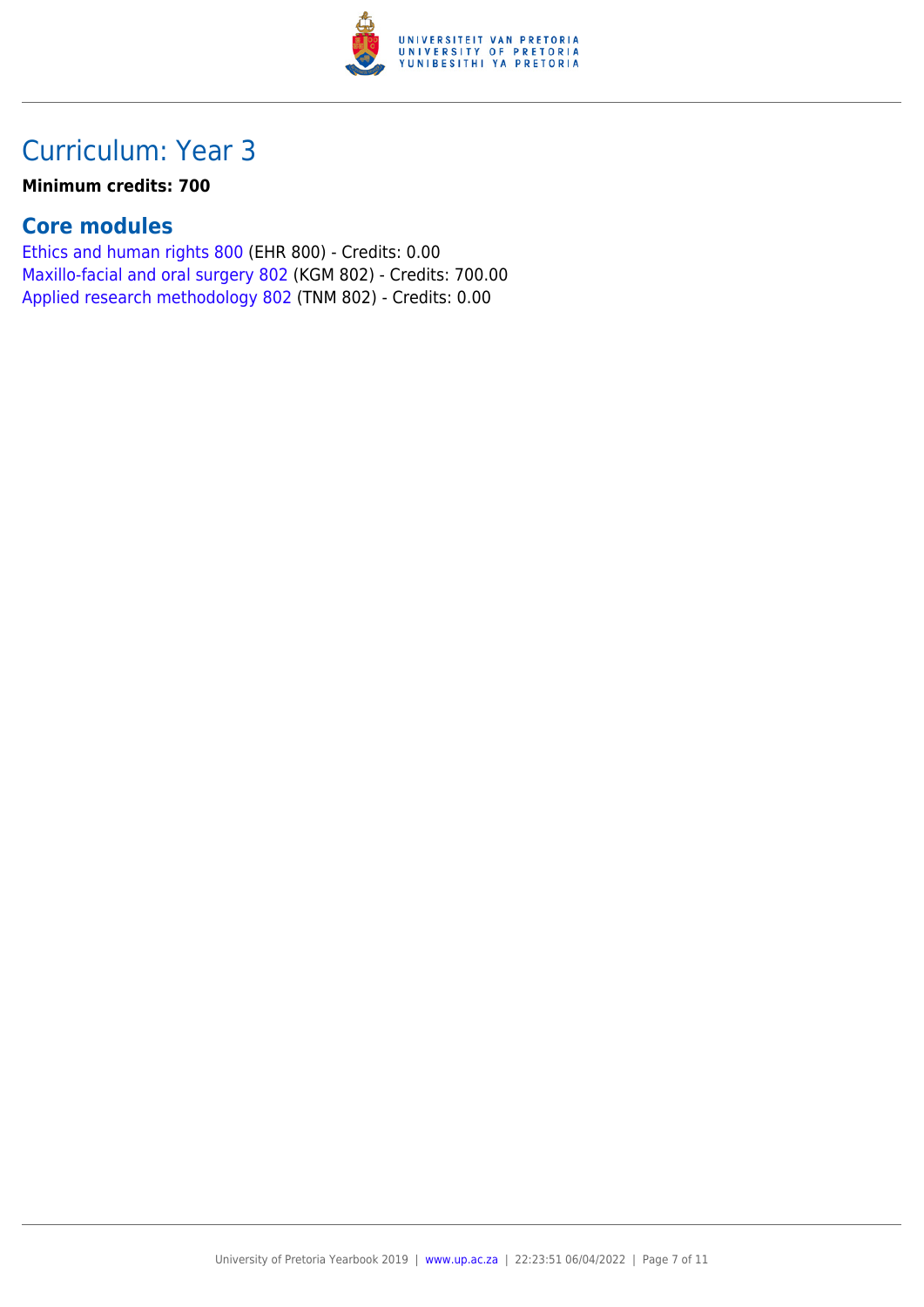

### **Minimum credits: 700**

### **Core modules**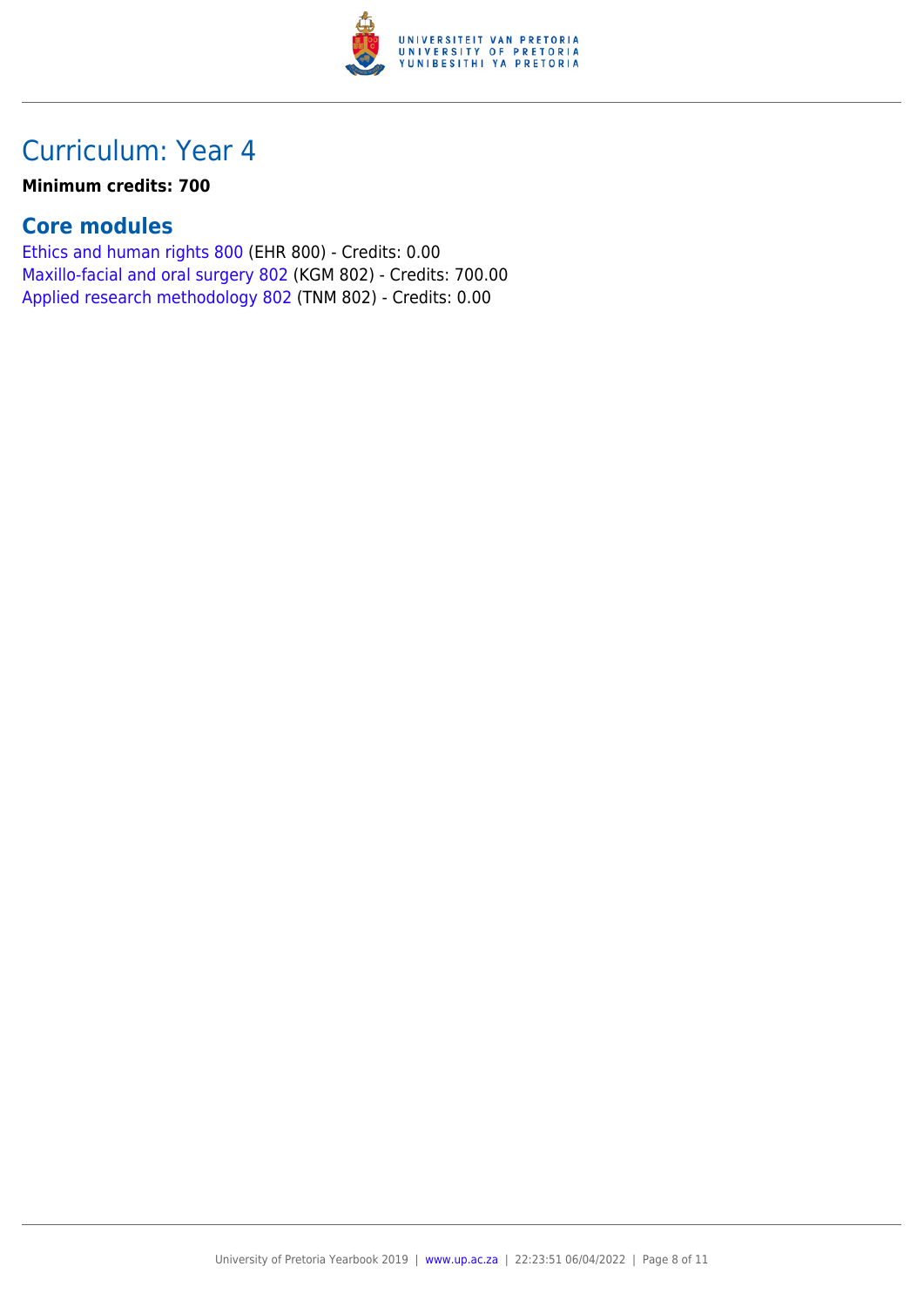

### **Minimum credits: 700**

### **Core modules**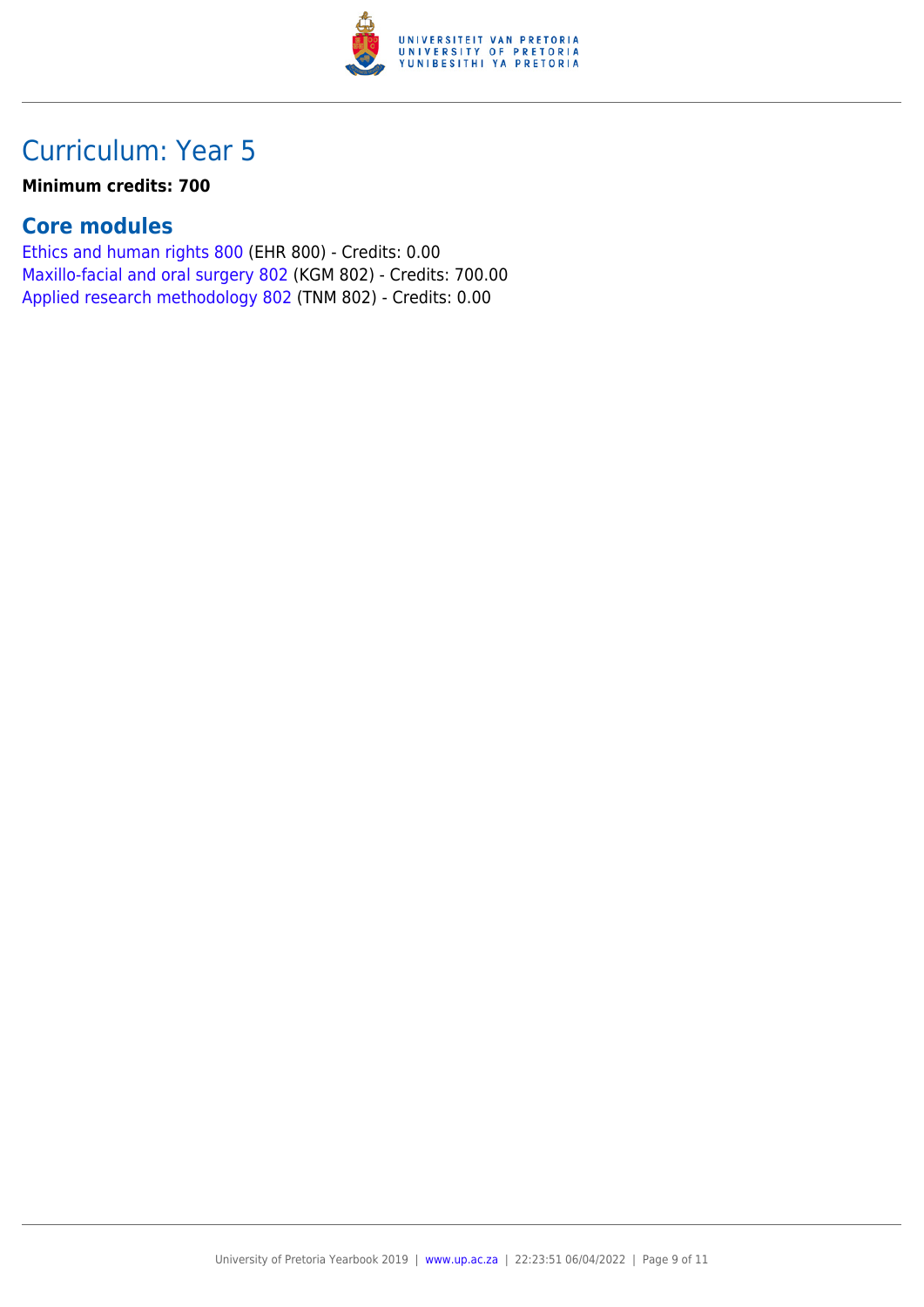

#### **Minimum credits: 932**

### **Core modules**

[Principles of surgery 806](https://www.up.ac.za/yearbooks/2019/modules/view/BVC 806) (BVC 806) - Credits: 52.00 [Maxillo-facial and oral surgery 802](https://www.up.ac.za/yearbooks/2019/modules/view/KGM 802) (KGM 802) - Credits: 700.00 [Dissertation: Maxillofacial and Oral surgery 893](https://www.up.ac.za/yearbooks/2019/modules/view/KGM 893) (KGM 893) - Credits: 180.00